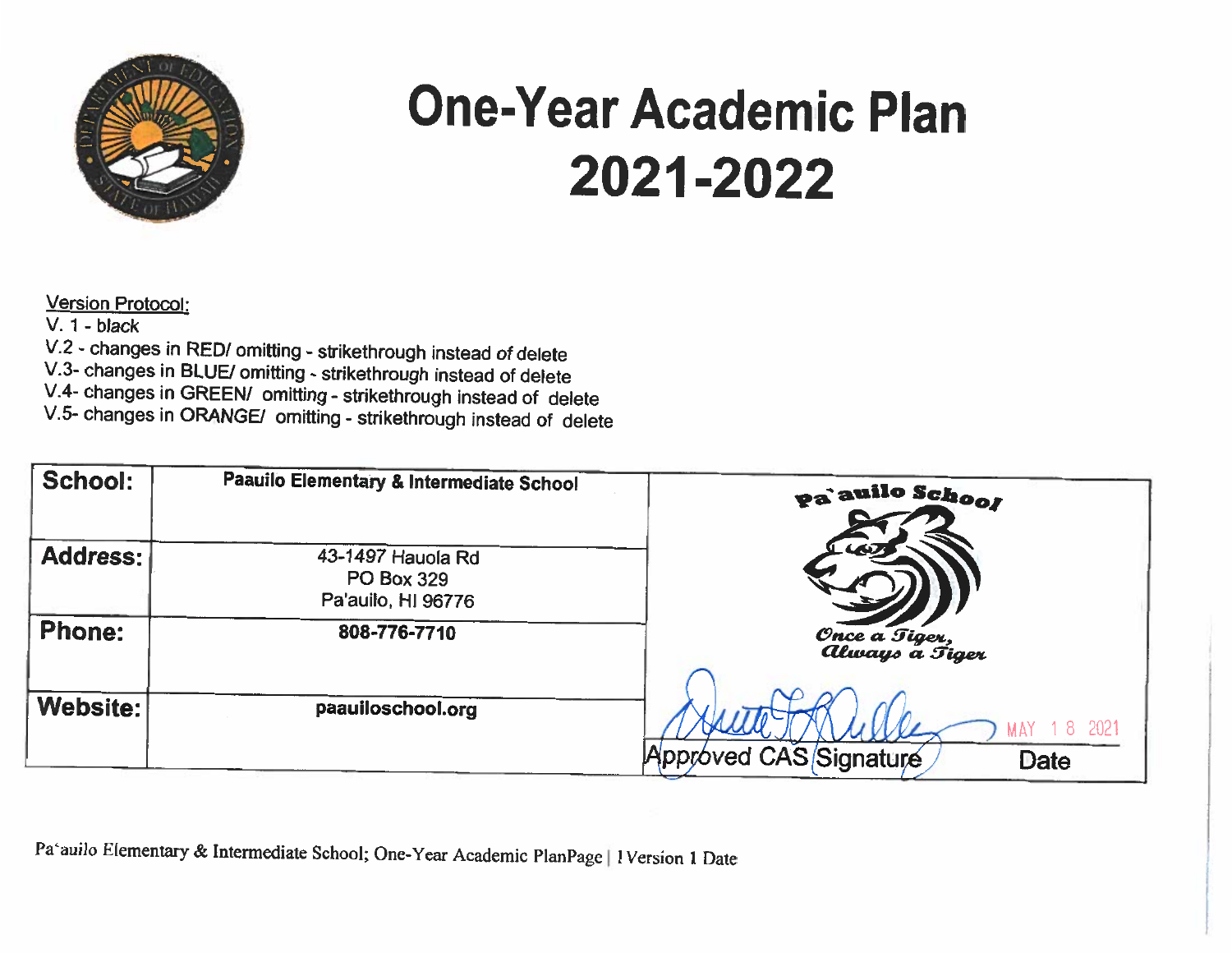| Where are we now?                                                                                                                                                                                                                                                                                                            |                                                                                                                                                                                                                                                                                                                                                                                                                                                                                                                                                                                                                                                                                                                                                                                                                                                                                                                                                                                                                                                               |                                                                                                                                                                                                                              |                              |  |  |  |
|------------------------------------------------------------------------------------------------------------------------------------------------------------------------------------------------------------------------------------------------------------------------------------------------------------------------------|---------------------------------------------------------------------------------------------------------------------------------------------------------------------------------------------------------------------------------------------------------------------------------------------------------------------------------------------------------------------------------------------------------------------------------------------------------------------------------------------------------------------------------------------------------------------------------------------------------------------------------------------------------------------------------------------------------------------------------------------------------------------------------------------------------------------------------------------------------------------------------------------------------------------------------------------------------------------------------------------------------------------------------------------------------------|------------------------------------------------------------------------------------------------------------------------------------------------------------------------------------------------------------------------------|------------------------------|--|--|--|
| Prioritize school's needs as<br>identified in one or more of<br>the following needs<br>assessments:                                                                                                                                                                                                                          | 1. Need: Continue to develop robust data teams that implement Response to Intervention(RtI), determining<br>appropriate interventions (or if RtI is warranted) through pre-assessment, progress monitoring using formative<br>assessments, plus post assessment, and document direct teaching strategies as the primary mode of instructional<br>delivery within RtI. (WASC)                                                                                                                                                                                                                                                                                                                                                                                                                                                                                                                                                                                                                                                                                  |                                                                                                                                                                                                                              |                              |  |  |  |
| • Comprehensive Needs<br>Assessment (Title I Schools)<br>• WASC Self Study<br>• WASC Category B:<br><b>Standards Based</b><br><b>Student Learning:</b><br>Curriculum, instruction<br>• WASC Category C:<br><b>Standards Based</b><br><b>Student Learning:</b><br>Instruction<br>• WASC Category D:<br><b>Standards Based</b> | 2. Need: Use RtI assessment data to determine the ongoing effectiveness of RtI, and include evaluating the impact<br>of strategies used to meet students' needs. (WASC)<br>3. Need: Address the Common Core and Science State Standards by increasing the frequency and consistency of<br>student engagement through direct instruction and a variety of challenging, interactive, and differentiated learning<br>activities across all grade levels and in all subjects. (WASC)<br>4. Need: Establish and embed consistent school-wide processes and procedures, particularly in the area of data<br>analysis. Develop and implement improvement goals over time to aid in the annual development and monitoring of<br>the Academic and Financial Plan. (WASC)<br>5. Need: Improve the climate/culture at our school to improve parent, student and staff satisfaction.<br>6. Need: Document how professional development in the areas of RtI, data analysis, instructructional strategies,<br>curriculum has impacted student achievement. (WASC-mid cycle) |                                                                                                                                                                                                                              |                              |  |  |  |
| <b>Student Learning:</b><br>Assessment and                                                                                                                                                                                                                                                                                   | <b>Addressing Equity: Sub Group Identification</b>                                                                                                                                                                                                                                                                                                                                                                                                                                                                                                                                                                                                                                                                                                                                                                                                                                                                                                                                                                                                            |                                                                                                                                                                                                                              |                              |  |  |  |
| Accountability<br>• International Baccalaureate<br>(IB) Authorization                                                                                                                                                                                                                                                        | In order to address equity, list the targeted sub group(s) and their identified needs. **Specific enabling activities listed<br>in the academic plan should address identified sub group(s) and their needs.                                                                                                                                                                                                                                                                                                                                                                                                                                                                                                                                                                                                                                                                                                                                                                                                                                                  |                                                                                                                                                                                                                              |                              |  |  |  |
|                                                                                                                                                                                                                                                                                                                              | <b>Sub Group</b>                                                                                                                                                                                                                                                                                                                                                                                                                                                                                                                                                                                                                                                                                                                                                                                                                                                                                                                                                                                                                                              | <b>Identified Need(s)</b>                                                                                                                                                                                                    | <b>Enabling Activit(ies)</b> |  |  |  |
| • Other                                                                                                                                                                                                                                                                                                                      | Disadvantaged                                                                                                                                                                                                                                                                                                                                                                                                                                                                                                                                                                                                                                                                                                                                                                                                                                                                                                                                                                                                                                                 | ELA and Math Student Achievement.<br>We have a growing gap between<br>high needs and non high needs<br>students and must implement<br>strategies to help our high needs<br>students to grow and achieve at<br>higher levels. | All                          |  |  |  |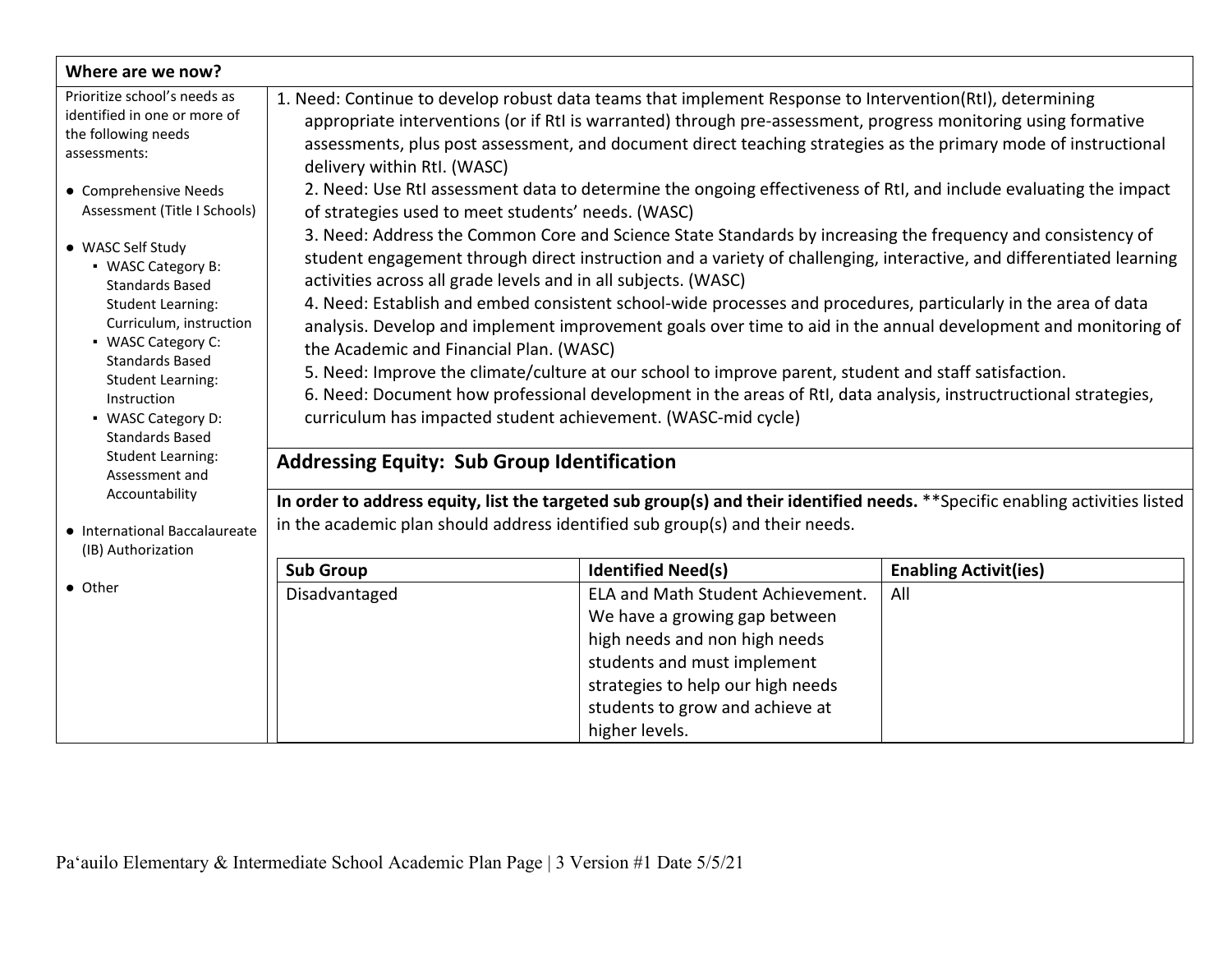| <b>ORGANIZE:</b> Identify your Accountable Leads.                               |                                                                             |  |  |  |  |  |  |
|---------------------------------------------------------------------------------|-----------------------------------------------------------------------------|--|--|--|--|--|--|
| Name and Title of Accountable Lead                                              | Enabling activities this lead is responsible for:                           |  |  |  |  |  |  |
| 1. Michelle Barber - Principal                                                  | 1. EES, Attendance, Food Corps, Title I Coordinator                         |  |  |  |  |  |  |
| 2. Felicia Friend Linton - Vice Principal                                       | 2. ART Team, Sped, Safety, Hui Pu, ELL                                      |  |  |  |  |  |  |
| 3. Gary Roberts - Curriculum Coordinator/Registrar/Distance Learning<br>Teacher | 3. CCSS, RTI-A, Distance Learning                                           |  |  |  |  |  |  |
| 4. TBD - Counselor                                                              | 4. RTI-B, Transitions to and from Pa'auilo School, SBG, Student Activities, |  |  |  |  |  |  |
|                                                                                 | Socioemotional Learning, Restorative Practices/ Justice?                    |  |  |  |  |  |  |
| 5. Dean Alip - Student Services Coordinator                                     | 5. CSSS, GT, Na Hopena A'o                                                  |  |  |  |  |  |  |

**Goal 1: Student Success.** All students will be empowered and engaged in learning to demonstrate academic and social-emotional growth in order to achieve life-success (college, career, community).

| <b>Outcome:</b> By the end of sy21-22                                                                                                                                                                                                                                                                   | <b>Rationale:</b>                                                                                                                                                |
|---------------------------------------------------------------------------------------------------------------------------------------------------------------------------------------------------------------------------------------------------------------------------------------------------------|------------------------------------------------------------------------------------------------------------------------------------------------------------------|
| By the end of the 2021-2022 school year students will increase ELA proficiency to<br>40% as measured by SBA ELA Assessment.                                                                                                                                                                             | The SBA proficiency scores in our outcomes were achieved at Paauilo<br>school within the last 4 years. In 2018-2019, proficiency was 32% in ELA                  |
| By the end of the 2021-2022 school year students will increase Math proficiency to<br>39% as measured by SBA Math Assessment.                                                                                                                                                                           | and 28% in Math. Given the amount of school that students missed this<br>year, we believe 40% for ELA and 39% for math were reasonable yet<br>achievement goals. |
| By the end of the 2021-2022 school year, students will become reflective learners<br>who can articulate self assessment as measured by student participation in student<br>led conferences in grades K-9. (We will collect baseline data on this, this year and set<br>measurable goals in the future.) |                                                                                                                                                                  |

Pa'auilo Elementary & Intermediate School Academic Plan Page | 4 Version #1 Date 5/5/21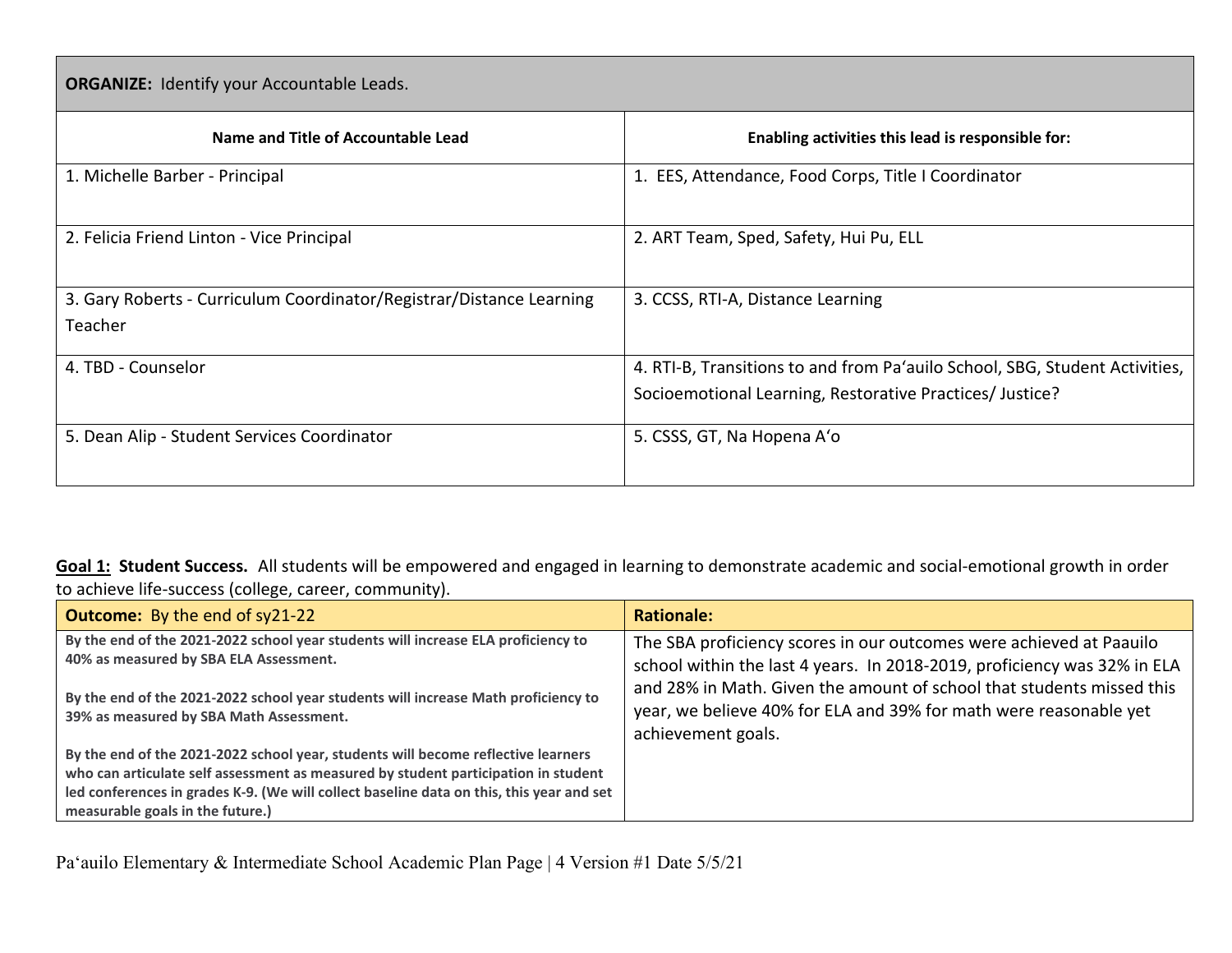**Goal 2: Staff Success.** Schools will have a high-performing culture where employees have the training, support and professional development to contribute effectively to student success.

| <b>Outcome:</b> By the end of sy21-22                                   | <b>Rationale:</b>                                                                                                             |
|-------------------------------------------------------------------------|-------------------------------------------------------------------------------------------------------------------------------|
| Teachers will implement Learning Targets and Success Criteria in ELA    | We began implementing Learning Targets, Success Criteria and                                                                  |
| and Math(K-5) and in all core content areas (Gr. 6-8).                  | providing feedback based on success criteria in 2019-2020 in<br>Math(K-5) and all core content areas(Gr 6). We expanded these |
| Teachers will provide feedback and teach students to self assess based  | practices to include ELA and grade 7 in 2020-2021. We will continue                                                           |
| on Success Criteria in ELA and Math (K-5) and in all core content areas | to expand to include Grade 8 in 2021-2022.                                                                                    |
| $(6-8)$ .                                                               |                                                                                                                               |

**Goal 3: Successful Systems of Support.** Schools will be empowered to develop innovative systems that strive for equity and promote sustainable and continuous growth (financial, human, and community resources).

| <b>Outcome:</b> By the end of sy21-22                                                                                                                                                                                | <b>Rationale:</b>                                                                                                                                                                                                                                                                        |
|----------------------------------------------------------------------------------------------------------------------------------------------------------------------------------------------------------------------|------------------------------------------------------------------------------------------------------------------------------------------------------------------------------------------------------------------------------------------------------------------------------------------|
| By the end of the 2021-2022 school year, Pa'auilo School will create/implement a<br>distance learning plan that is accessible to targeted learners                                                                   | Given all of the changes that we experienced in the 2019-2020 school<br>year which included a school closure that lasted the entire duration of                                                                                                                                          |
| By the end of the 2021-2022 school year, the ILT will have minutes, agendas, active<br>teacher practice, and data to reflect the focus on using Visible Learning to support<br>Literacy.                             | the 4th quarter due to the COVID 19 pandemic. 2020-2021 school year<br>also brought distance learning to most of our students for a significant<br>part of the year and approximately 30% of our enrolled students<br>selected distance learning for the entire year. We will need to be |
| By the end of the 2021-2022 school year, we will have a written MTSS plan with<br>evidence of beginning to implement this plan.                                                                                      | prepared for the possibility that some parents will want an online<br>model for at least a portion of next school year.                                                                                                                                                                  |
| By the end of the 2021-2022 school year, data team minutes will show discussions<br>showing collaboration focused on student data, instruction and interventions to<br>support our students.                         |                                                                                                                                                                                                                                                                                          |
| By the end of the 2021-2022 school year, PBL minutes will reflect support for<br>teachers to promote inclusive instructional practices that maximize opportunities for<br>inclusion and engagement for our students. |                                                                                                                                                                                                                                                                                          |

Pa'auilo Elementary & Intermediate School Academic Plan Page | 5 Version #1 Date 5/5/21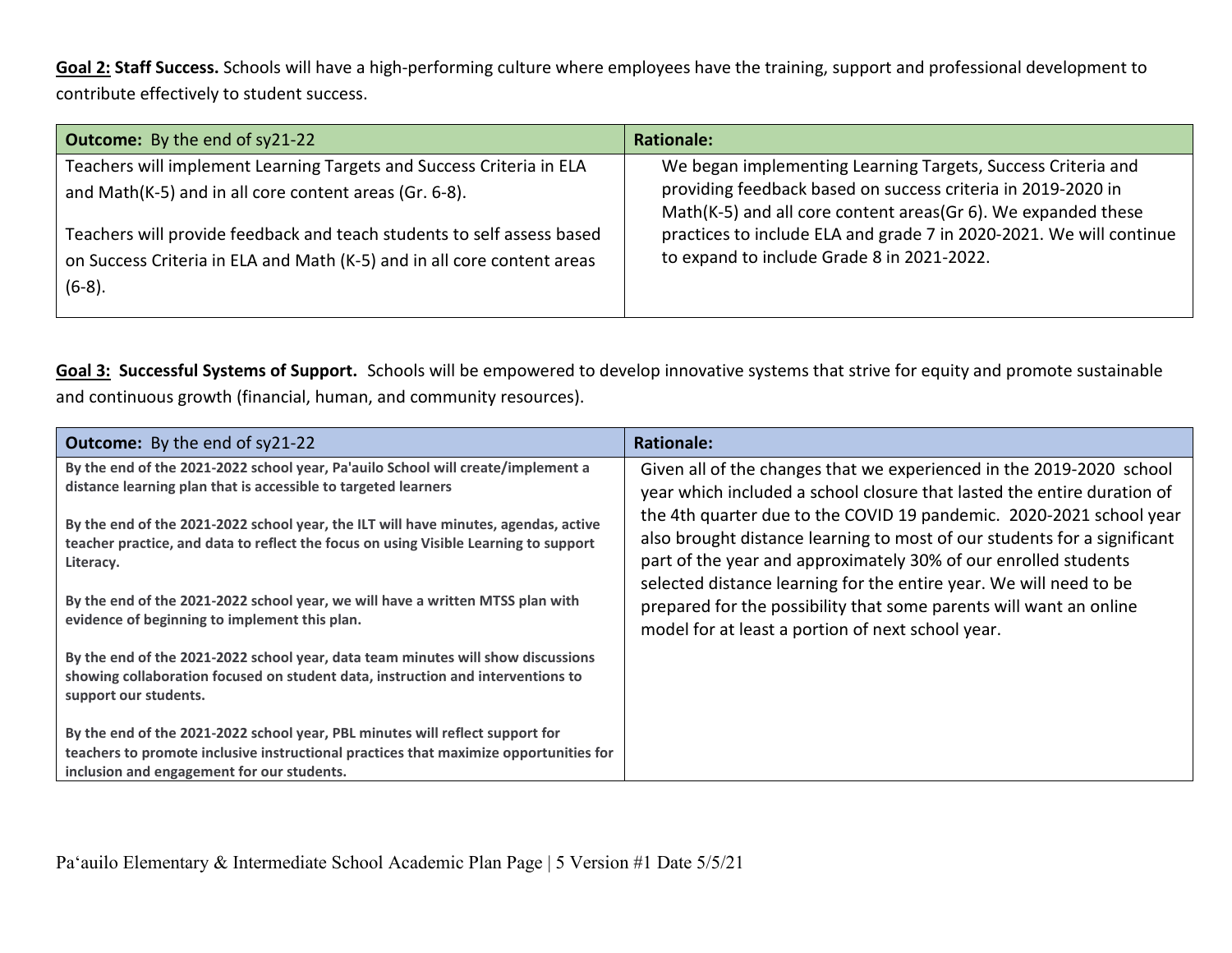| <b>Planning</b>                                                                                                                                                                        |                    |                      |                      |                                                                                                                                                                                                                                                                                                                                                                                                                                                                                                                      |                 |              | <b>Funding</b><br>Source(s)                                                                                              | How will you measure this enabling                                                                                                                                                 |  |
|----------------------------------------------------------------------------------------------------------------------------------------------------------------------------------------|--------------------|----------------------|----------------------|----------------------------------------------------------------------------------------------------------------------------------------------------------------------------------------------------------------------------------------------------------------------------------------------------------------------------------------------------------------------------------------------------------------------------------------------------------------------------------------------------------------------|-----------------|--------------|--------------------------------------------------------------------------------------------------------------------------|------------------------------------------------------------------------------------------------------------------------------------------------------------------------------------|--|
| <b>Desired Outcome</b>                                                                                                                                                                 |                    | <b>Promise</b>       |                      | <b>Enabling Activity</b>                                                                                                                                                                                                                                                                                                                                                                                                                                                                                             | Lead(s)         |              |                                                                                                                          | activity?                                                                                                                                                                          |  |
| By the end of the<br>2021-2022 school                                                                                                                                                  |                    | Hawai'i              |                      | Implement high impact literacy strategies to improve<br>1.<br>core reading and writing instruction including:                                                                                                                                                                                                                                                                                                                                                                                                        |                 | $\mathsf{x}$ | <b>WSF</b>                                                                                                               | iReady Reading Universal Screener (Fall,<br>Winter, Spring) Gr. K-9                                                                                                                |  |
| year, students will<br>increase ELA<br>proficiency to 40% as                                                                                                                           | $\mathsf{x}$       | Equity               |                      | <b>Phonics</b><br>$\bullet$<br>Fluency<br>Vocabulary                                                                                                                                                                                                                                                                                                                                                                                                                                                                 |                 | $\mathsf{x}$ | Title I<br>7900                                                                                                          | DIBELS for Gr. K-3 and 6-8 Reading<br>$\bullet$<br>workshop students.<br>Longitudinal SBA ELA Data - Gr. 3-8<br>$\bullet$                                                          |  |
| measured by SBA<br><b>ELA Assessment.</b><br>By the end of the<br>2021-2022 school<br>year, students will<br>become reflective<br>learners who can<br>articulate self<br>assessment as |                    | <b>School Design</b> |                      | Comprehension<br>$\bullet$<br><b>Goal Setting</b><br><b>Student Self Assessment</b><br>Providing peer to peer feedback based on<br>$\bullet$<br>literacy success criteria                                                                                                                                                                                                                                                                                                                                            |                 |              | Title II                                                                                                                 | <b>Quarterly Roots Assessment - Students</b><br>$\bullet$<br>reading at 1st grade level<br><b>Formative Assessment Data</b><br>$\bullet$<br>Achieve3000 Lexile Growth<br>$\bullet$ |  |
|                                                                                                                                                                                        | $\mathbf{x}$       | Empowerment          |                      |                                                                                                                                                                                                                                                                                                                                                                                                                                                                                                                      |                 |              | <b>IDEA</b><br>X                                                                                                         |                                                                                                                                                                                    |  |
|                                                                                                                                                                                        | $\mathbf{x}$       | Innovation           |                      |                                                                                                                                                                                                                                                                                                                                                                                                                                                                                                                      |                 | $\mathsf{x}$ | Other<br>Literacy<br>Grant?                                                                                              |                                                                                                                                                                                    |  |
| measured by student<br>participation in                                                                                                                                                |                    | Hawai'i              |                      | Provide supports to ensure teacher clarity, efficacy<br>2.<br>and ability to apply effective instructional strategies                                                                                                                                                                                                                                                                                                                                                                                                |                 |              | <b>WSF</b>                                                                                                               | Log of PD Participation<br>$\bullet$<br><b>Data Team Minutes</b><br>$\bullet$                                                                                                      |  |
| student led<br>conferences in<br>grades K-9                                                                                                                                            | $\pmb{\times}$     | Equity               |                      | Professional development<br>Assessments and Interpretation of<br>$\circ$<br>results                                                                                                                                                                                                                                                                                                                                                                                                                                  | Title I<br>3886 |              | <b>ILT Minutes and Data</b><br>$\bullet$<br><b>Hui Pu Minutes</b><br>$\bullet$<br><b>Leadership Minutes</b><br>$\bullet$ |                                                                                                                                                                                    |  |
|                                                                                                                                                                                        |                    | <b>School Design</b> |                      | Curriculum<br>$\circ$<br>Intervention programs/processes<br>$\circ$                                                                                                                                                                                                                                                                                                                                                                                                                                                  |                 |              | Title II                                                                                                                 | <b>Master Schedules</b><br>$\bullet$<br><b>Literacy Grant Data</b>                                                                                                                 |  |
|                                                                                                                                                                                        | $\pmb{\mathsf{x}}$ | Empowerment          |                      | <b>Learning Intentions and Success</b><br>$\circ$<br>Criteria                                                                                                                                                                                                                                                                                                                                                                                                                                                        |                 |              | <b>IDEA</b>                                                                                                              |                                                                                                                                                                                    |  |
|                                                                                                                                                                                        | $\mathbf{x}$       | Innovation           | $\mathbf{C}$<br>キーセロ | <b>Effective Feedback</b><br>$\circ$<br>Self assessment<br>$\circ$<br><b>Goal Setting</b><br>$\circ$<br><b>Student Led Conferences</b><br>$\circ$<br>As a participating CLSD school - Explicit<br>$\circ$<br>instruction for elem.and PBL for<br>secondary levels<br>Intentional scheduling for teacher collaboration<br>(i.e., data teams, school focus teams, grade level,<br>ILT, leadership) to<br>Develop standards based Learning<br>$\circ$<br><b>Targets</b><br><b>Determine Success Criteria</b><br>$\circ$ |                 |              | Other<br>Literacy<br>Grant?                                                                                              |                                                                                                                                                                                    |  |

Pa'auilo Elementary & Intermediate School Academic Plan Page | 6 Version #1 Date 5/5/21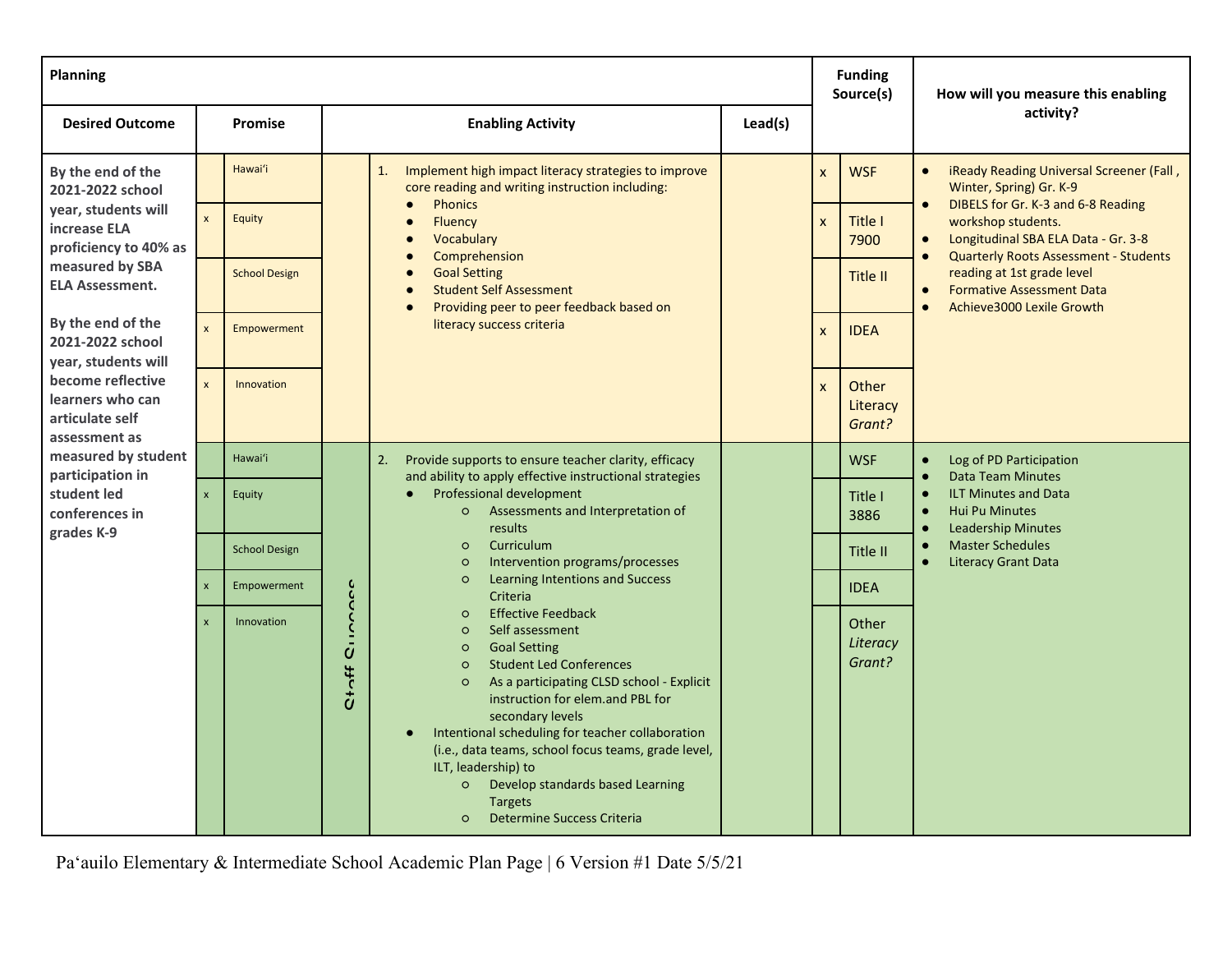|                                                                                                                                                                                      |                    |                      |                    | Set grade level goals, individual<br>$\circ$<br>student goals<br>Develop formative assessments to<br>$\circ$<br>monitor student growth<br>Monitor and adjust to meet student<br>$\circ$<br>needs |  |                             |                  |                                                                                                             |  |
|--------------------------------------------------------------------------------------------------------------------------------------------------------------------------------------|--------------------|----------------------|--------------------|--------------------------------------------------------------------------------------------------------------------------------------------------------------------------------------------------|--|-----------------------------|------------------|-------------------------------------------------------------------------------------------------------------|--|
|                                                                                                                                                                                      |                    | Hawai'i              |                    | Implement the the complex K-12 literacy framework<br>3.<br>to support a sustained and coherent process to<br>improve literacy skills                                                             |  |                             | <b>WSF</b>       | Data Team Minutes<br>$\bullet$<br><b>Faculty Minutes</b><br>$\bullet$<br><b>ILT Minutes</b><br>$\bullet$    |  |
|                                                                                                                                                                                      | $\pmb{\mathsf{x}}$ | Equity               |                    | Utilize the ILT process to support effective<br>$\bullet$<br>literacy instruction<br>Address technology needs to support literacy                                                                |  |                             | Title I<br>14297 | <b>Pacing Guides</b><br>$\bullet$<br><b>Parent Engagement Activities</b><br>$\bullet$<br>Documentation      |  |
| CNA Crosswalk Pg # 56,<br>59, 60-61<br>FRF Line # 16, 18, 21, 22<br><b>WASC Critical Area for</b><br>Follow up # 3, 4, 5, 6<br>Title I Addendum<br>Crosswalk SW# 2, 3, 4,<br>5, 6, 7 |                    | <b>School Design</b> | $\overline{\zeta}$ | instruction and intervention<br>Attain coherency in curricular programs<br>$\bullet$<br>Develop formative assessments to measure<br>student progress                                             |  |                             | Title II         |                                                                                                             |  |
|                                                                                                                                                                                      | $\mathsf{x}$       | Empowerment          | Cintame            | Utilize support staff to implement small group<br>$\bullet$<br>instruction to meet student literacy needs<br>Provide parent/community engagement<br>$\bullet$                                    |  |                             | <b>IDEA</b>      |                                                                                                             |  |
|                                                                                                                                                                                      |                    | Innovation           |                    | opportunities that support the improvement of<br>literacy skills<br>Comprehensive Literacy Plan (CLSD)                                                                                           |  |                             | Other            |                                                                                                             |  |
| <b>Planning</b>                                                                                                                                                                      |                    |                      |                    |                                                                                                                                                                                                  |  | <b>Funding</b><br>Source(s) |                  | How will you measure this enabling                                                                          |  |
| <b>Desired Outcome</b>                                                                                                                                                               |                    | Promise              |                    | <b>Enabling Activity</b>                                                                                                                                                                         |  |                             |                  | activity?                                                                                                   |  |
| By the end of the<br>2021-2022 school<br>year, students will                                                                                                                         |                    | Hawai'i              |                    | Implement high impact math strategies to improve<br>4.<br>student achievement in math:                                                                                                           |  | X                           | <b>WSF</b>       | iReady Math Universal Screener (Fall,<br>$\bullet$<br>Winter, Spring) Gr. K-9                               |  |
|                                                                                                                                                                                      | $\mathsf{x}$       | Equity               |                    | Improving core instruction<br>Continued implementation of Eureka Math K-5,                                                                                                                       |  |                             | Title I          | Longitudinal Math Data - Gr. 3-8<br>$\bullet$<br>Formative Assessment Data (ie. Exit<br><b>Ticket Data)</b> |  |
| increase Math<br>proficiency to 39% as                                                                                                                                               |                    | <b>School Design</b> |                    | <b>GoMath Gr 6-8 and Reveal Algebra I</b><br><b>Goal Setting</b><br><b>Student Self Assessment</b><br>$\bullet$                                                                                  |  |                             | Title II         | <b>ALEKS Quarterly Assessments and</b><br><b>Course Progress for middle school</b>                          |  |
| measured by SBA<br>Math Assessment.                                                                                                                                                  |                    | Empowerment          | <b>Ct117</b>       | Providing peer to peer feedback based on math<br>$\bullet$<br>learning intentions and success criteria.                                                                                          |  |                             | <b>IDEA</b>      |                                                                                                             |  |
|                                                                                                                                                                                      | $\mathsf{x}$       | <b>Innovation</b>    |                    |                                                                                                                                                                                                  |  |                             | Other            |                                                                                                             |  |

Pa'auilo Elementary & Intermediate School Academic Plan Page | 7 Version #1 Date 5/5/21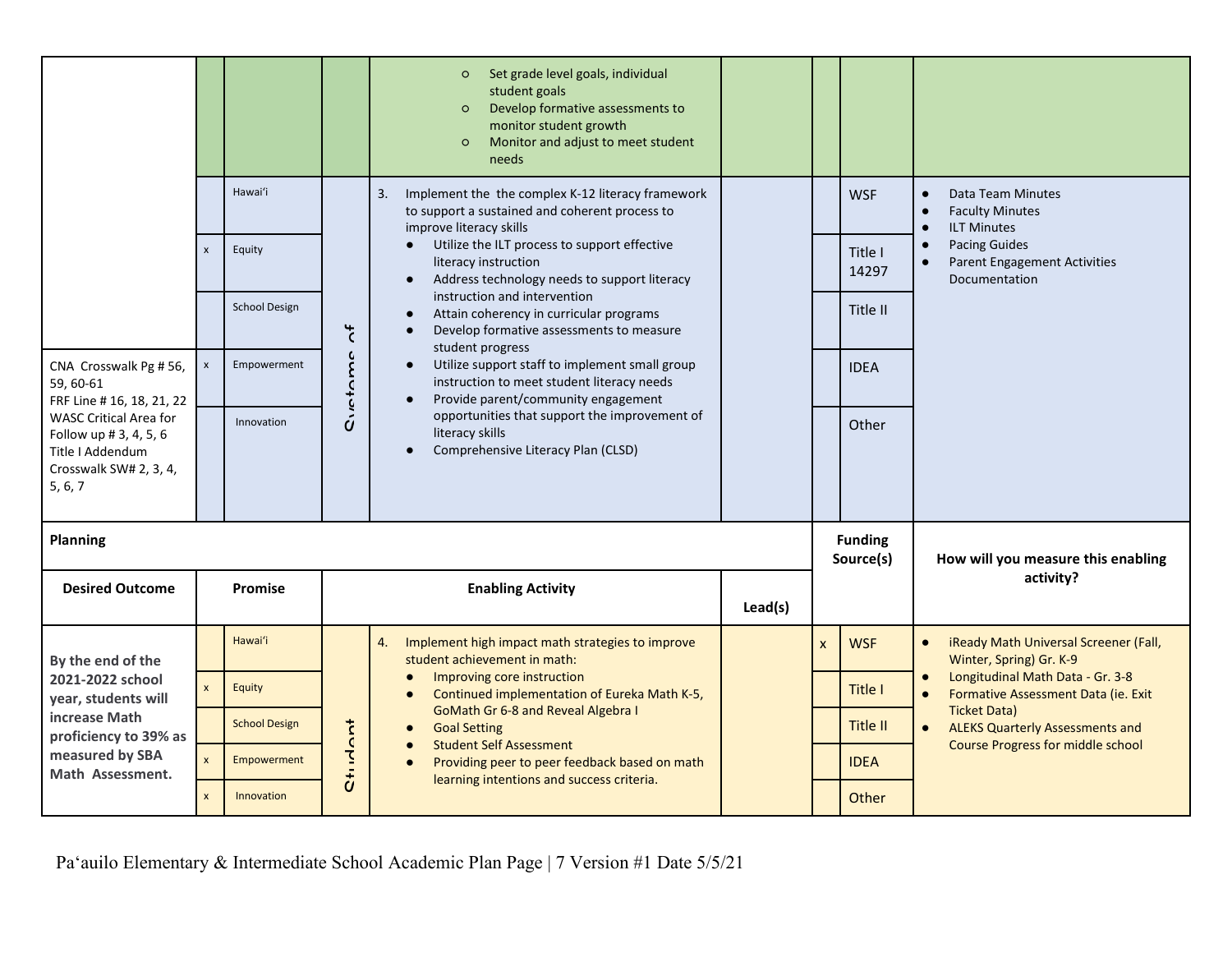|                                                                                                                                                                        | $\boldsymbol{\mathsf{x}}$<br>$\boldsymbol{\mathsf{x}}$<br>$\mathbf{x}$ | Hawai'i<br>Equity<br><b>School Design</b><br>Empowerment<br>Innovation | Cince<br>$\frac{4}{10}$ | <b>WSF</b><br>Provide supports to ensure teacher clarity, efficacy<br>Log of PD Participation<br>5.<br>and ability to apply effective instructional strategies<br><b>Data Team Minutes</b><br>Professional development<br><b>ILT Minutes and Data</b><br>$\bullet$<br>Title I<br>Assessments and Interpretation of<br><b>Hui Pu Minutes</b><br>$\circ$<br>$\bullet$<br>3886<br><b>Leadership Minutes</b><br>results<br>$\bullet$<br>Curriculum (ie. Eureka, Yeap Ban Har,<br><b>Master Schedules</b><br>$\circ$<br>$\bullet$<br>Title II<br>etc)<br>Intervention programs/processes<br>$\circ$<br><b>IDEA</b><br><b>Learning Intentions and Success</b><br>$\circ$<br>Criteria<br>Other<br><b>Effective Feedback</b><br>$\circ$<br>Self assessment<br>$\circ$<br><b>Goal Setting</b><br>$\circ$<br><b>Student Led Conferences</b><br>$\circ$<br>Intentional scheduling for teacher collaboration<br>(i.e., data teams, school focus teams, grade level,<br>ILT, leadership) to<br>Develop standards based Learning<br>$\circ$<br><b>Targets</b><br><b>Determine Success Criteria</b><br>$\circ$<br>Set grade level goals, individual<br>$\circ$<br>student goals<br>Develop formative assessments to<br>$\circ$<br>monitor student growth<br>Monitor and adjust to meet student<br>$\circ$<br>needs |
|------------------------------------------------------------------------------------------------------------------------------------------------------------------------|------------------------------------------------------------------------|------------------------------------------------------------------------|-------------------------|-----------------------------------------------------------------------------------------------------------------------------------------------------------------------------------------------------------------------------------------------------------------------------------------------------------------------------------------------------------------------------------------------------------------------------------------------------------------------------------------------------------------------------------------------------------------------------------------------------------------------------------------------------------------------------------------------------------------------------------------------------------------------------------------------------------------------------------------------------------------------------------------------------------------------------------------------------------------------------------------------------------------------------------------------------------------------------------------------------------------------------------------------------------------------------------------------------------------------------------------------------------------------------------------------------|
|                                                                                                                                                                        |                                                                        | Hawai'i                                                                |                         | Utilize the complex math framework to ensure that<br>6.<br><b>WSF</b><br>Data Team Minutes<br>$\bullet$<br>students progress through the K-12 continuum with<br><b>Faculty Minutes</b><br>$\bullet$<br>the requisite skills appropriate to each grade level.<br><b>ILT Minutes</b><br>$\bullet$                                                                                                                                                                                                                                                                                                                                                                                                                                                                                                                                                                                                                                                                                                                                                                                                                                                                                                                                                                                                     |
|                                                                                                                                                                        |                                                                        | Equity                                                                 |                         | <b>Pacing Guides</b><br>$\bullet$<br><b>Title</b><br>Adjust pacing guide to emphasize priority<br><b>Parent Engagement Activities</b><br>$\bullet$<br>$\bullet$<br>5821<br>standards identified in math framework<br>Documentation                                                                                                                                                                                                                                                                                                                                                                                                                                                                                                                                                                                                                                                                                                                                                                                                                                                                                                                                                                                                                                                                  |
|                                                                                                                                                                        |                                                                        | <b>School Design</b>                                                   | $\overline{\zeta}$      | Implement pacing guides to attain coherency in<br>$\bullet$<br>Title II<br>curricular programs<br>Develop formative assessments to measure<br>$\bullet$<br>student progress                                                                                                                                                                                                                                                                                                                                                                                                                                                                                                                                                                                                                                                                                                                                                                                                                                                                                                                                                                                                                                                                                                                         |
| CNA Crosswalk Pg# 56,<br>59, 60-61<br>FRF Line #16<br><b>WASC Critical Area for</b><br>Follow up # 3, 4, 5, 6<br>Title I Addendum<br>Crosswalk SW# 2, 3, 4,<br>5, 6, 7 |                                                                        | Empowerment                                                            | Circtome                | Utilize support staff to implement small group<br>$\bullet$<br><b>IDEA</b><br>instruction to meet student math needs<br>Provide parent/community engagement<br>$\bullet$                                                                                                                                                                                                                                                                                                                                                                                                                                                                                                                                                                                                                                                                                                                                                                                                                                                                                                                                                                                                                                                                                                                            |
|                                                                                                                                                                        |                                                                        | Innovation                                                             |                         | opportunities that support the improvement of<br>Other<br>math skills                                                                                                                                                                                                                                                                                                                                                                                                                                                                                                                                                                                                                                                                                                                                                                                                                                                                                                                                                                                                                                                                                                                                                                                                                               |

Pa'auilo Elementary & Intermediate School Academic Plan Page | 8 Version #1 Date 5/5/21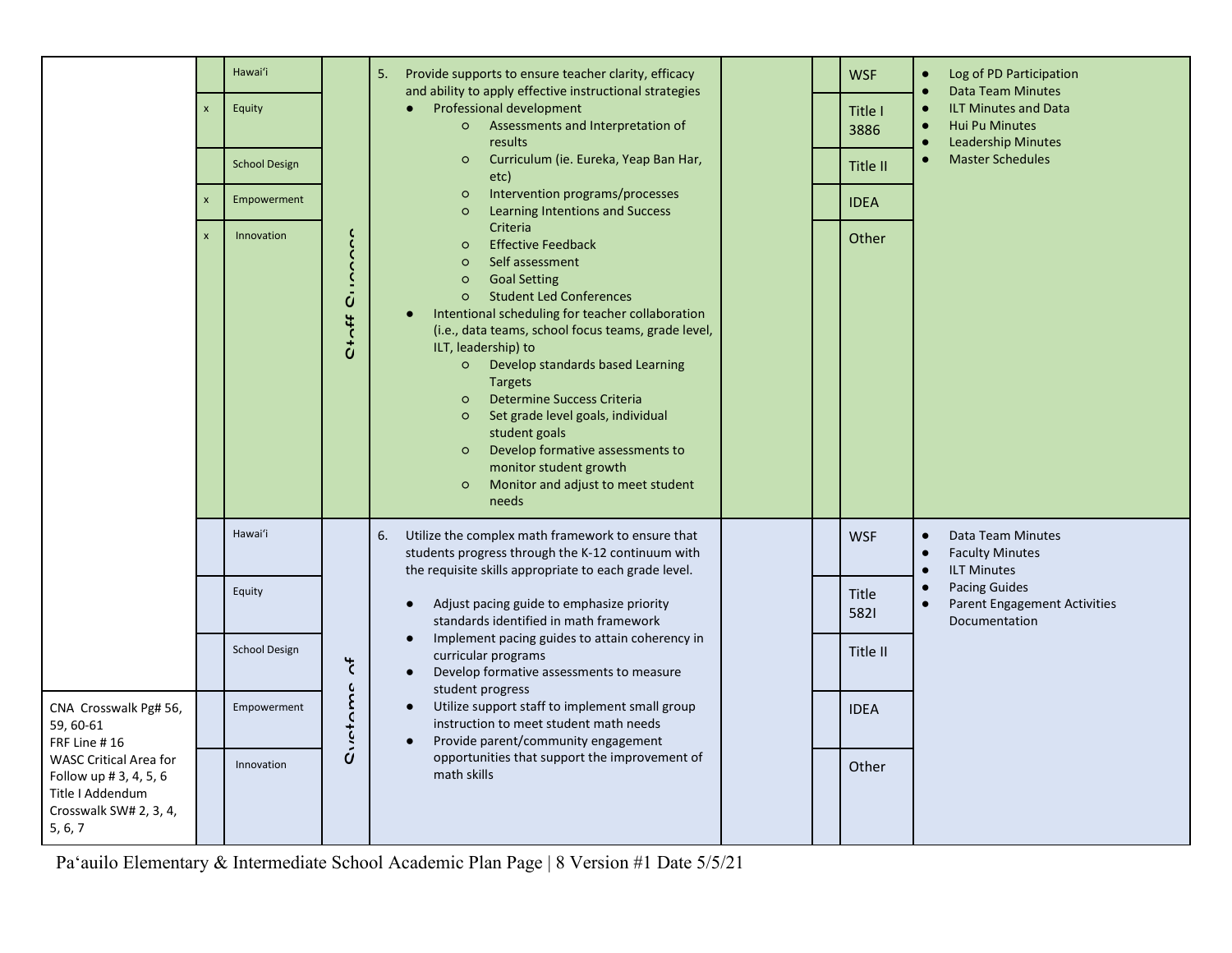| <b>Planning</b>                                                   |                         |                      |                  |                                                                                                                                                                                                                                                                                                                                                                                                                                      |         |              | <b>Funding</b><br>Source(s) | How will you measure this enabling                                                                                                                    |
|-------------------------------------------------------------------|-------------------------|----------------------|------------------|--------------------------------------------------------------------------------------------------------------------------------------------------------------------------------------------------------------------------------------------------------------------------------------------------------------------------------------------------------------------------------------------------------------------------------------|---------|--------------|-----------------------------|-------------------------------------------------------------------------------------------------------------------------------------------------------|
| <b>Desired Outcome</b>                                            |                         | Promise              |                  | <b>Enabling Activity</b>                                                                                                                                                                                                                                                                                                                                                                                                             | Lead(s) |              |                             | activity?                                                                                                                                             |
| By the end of the                                                 |                         | Hawai'i              |                  | 7. Implement Tier I Evidence Based Behavior Supports<br>School will scaffold implementation of 16<br>$\bullet$                                                                                                                                                                                                                                                                                                                       |         |              | <b>WSF</b>                  | <b>Student surveys</b><br>$\bullet$<br>Monitor the MTSS Survey components                                                                             |
| 2021-2022 school<br>year, our overall<br><b>MTSS survey score</b> | $\mathsf{x}$            | Equity               |                  | proactive classroom management strategies<br>8.<br>Implement an evidence based SEL curriculum.                                                                                                                                                                                                                                                                                                                                       |         | $\mathsf{x}$ | Title I<br>19,729           | <b>RTI schedules</b><br>$\bullet$<br><b>Data Team Minutes</b><br>$\bullet$<br><b>Peer Review Minutes</b>                                              |
| will improve from<br>1.0 to 1.5 overall.                          |                         | <b>School Design</b> |                  | 9.<br>Students at risk (academic, behavior, SEL,                                                                                                                                                                                                                                                                                                                                                                                     |         |              | Title II                    | Attendance data<br>$\bullet$                                                                                                                          |
|                                                                   | $\pmb{\times}$          | <b>Empowerment</b>   | tanhi            | attendance) will receive classroom interventions<br>then, with sufficient data, will be provided with<br>higher tier interventions in small groups and<br>assessments to monitor progress.                                                                                                                                                                                                                                           |         |              | <b>IDEA</b>                 |                                                                                                                                                       |
|                                                                   |                         | Innovation           | $\ddot{\vec{c}}$ |                                                                                                                                                                                                                                                                                                                                                                                                                                      |         |              | Other                       |                                                                                                                                                       |
|                                                                   |                         | Hawai'i              |                  | 10. Provide supports to ensure teacher clarity, efficacy<br>and ability to apply effective behavior management                                                                                                                                                                                                                                                                                                                       |         |              | <b>WSF</b>                  | Log of PD Participation<br>$\bullet$<br><b>Data Team Minutes</b><br><b>Peer Review Minutes</b><br>$\bullet$<br>Data Team Cycle Templates<br>$\bullet$ |
|                                                                   | $\overline{\mathsf{x}}$ | Equity               |                  | strategies<br><b>Professional Development</b><br>$\circ$<br><b>RTI</b>                                                                                                                                                                                                                                                                                                                                                               |         |              | Title I<br>3886             |                                                                                                                                                       |
|                                                                   |                         | <b>School Design</b> |                  | <b>SEL</b><br>$\circ$<br><b>PBIS</b><br>$\circ$                                                                                                                                                                                                                                                                                                                                                                                      |         |              | Title II                    |                                                                                                                                                       |
|                                                                   |                         | Empowerment          | Circo            | Utilize weekly data team meetings to identify<br>$\bullet$<br>and plan for students needs both academic and                                                                                                                                                                                                                                                                                                                          |         |              | <b>IDEA</b>                 |                                                                                                                                                       |
|                                                                   |                         | Innovation           | $7+12$           | behavioral.<br>At least monthly, educators use data to a)<br>$\bullet$<br>identify students who need more or less<br>intensive supports; b) provide appropriate<br>interventions matched to student needs; c)<br>check if interventions are implemented as<br>planned<br>Create clear criteria for entering and exiting<br>interventions.<br>Teachers adjust Tier 1, 2 and 3 supports as a<br>$\bullet$<br>result of formative data. |         |              | Other                       |                                                                                                                                                       |
|                                                                   |                         | Hawai'i              |                  | 11. Design and implement a comprehensive MTSS plan to<br>address achievement, socio-emotional learning, and                                                                                                                                                                                                                                                                                                                          |         |              | <b>WSF</b>                  | <b>MTSS Plan</b><br>$\bullet$<br><b>Belief Survey Results</b><br>$\bullet$                                                                            |

Pa'auilo Elementary & Intermediate School Academic Plan Page | 9 Version #1 Date 5/5/21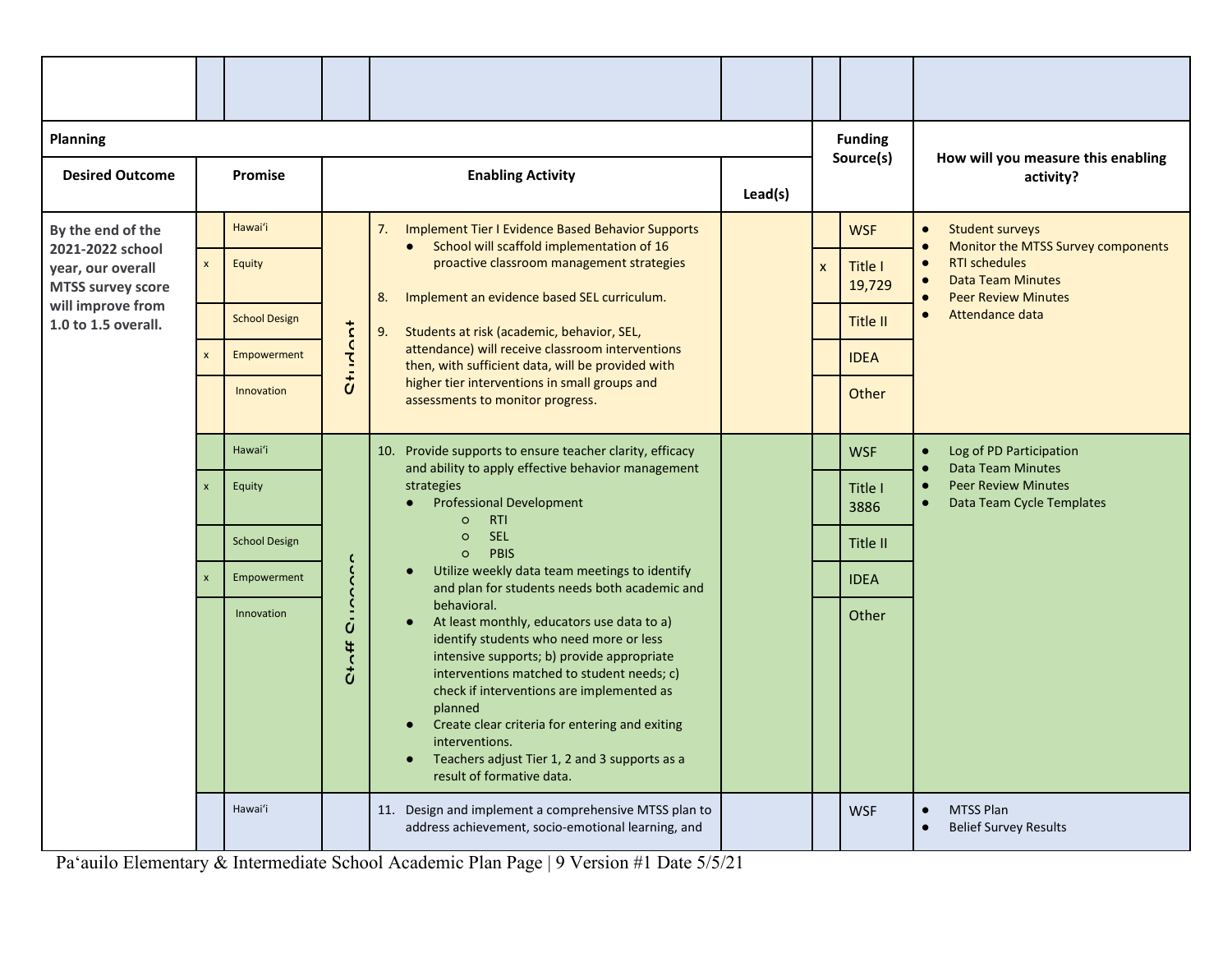| CNA Crosswalk Pg. #52,<br>53, 55-57, 59-60<br>FRF Line # 14, 15, 16,<br>17, 18, 22<br>WASC Critical Area for<br>Follow up # 1, 2, 4, 5, 6<br>Title I Addendum<br>Crosswalk SW# 2, 3, 4,<br>5, 6, 7 | $\mathbf{x}$<br>$\mathsf{x}$ | Equity<br>School Design<br>Empowerment<br>Innovation | $\overline{\cdot}$<br>Cuntame | student behavior at all levels<br>Implement belief surveys<br>Implement Universal Screeners for ELA, Math<br>and Behavior<br>Take the time to address student feelings,<br>$\bullet$<br>stresses and teach coping skills through:<br>Implementation of school wide<br>$\circ$<br>emotional social program (Second<br>Step) K-5 in homerooms, Gr 6-9 during<br>Advisory<br>Continue to implement positive<br>$\circ$<br>behavior interventions/supports to<br>address behavior<br>Continue to build/implement STEM<br>$\circ$<br>and project based activities that<br>increase student engagement and<br>achievement such as robotics, school<br>garden, etc.<br>Provide parent/community engagement<br>opportunities that support student behavior and<br>social emotional well being |  |              | Title I<br>9658<br>Title II<br><b>IDEA</b><br>Other | Universal Screener Data<br>Hero Data<br><b>Faculty Minutes</b><br>Data Team Minutes<br><b>Parent Engagement Activities</b><br>Documentation |
|----------------------------------------------------------------------------------------------------------------------------------------------------------------------------------------------------|------------------------------|------------------------------------------------------|-------------------------------|---------------------------------------------------------------------------------------------------------------------------------------------------------------------------------------------------------------------------------------------------------------------------------------------------------------------------------------------------------------------------------------------------------------------------------------------------------------------------------------------------------------------------------------------------------------------------------------------------------------------------------------------------------------------------------------------------------------------------------------------------------------------------------------|--|--------------|-----------------------------------------------------|---------------------------------------------------------------------------------------------------------------------------------------------|
| <b>Planning</b>                                                                                                                                                                                    |                              |                                                      |                               |                                                                                                                                                                                                                                                                                                                                                                                                                                                                                                                                                                                                                                                                                                                                                                                       |  |              | <b>Funding</b><br>Source(s)                         | How will you measure this enabling                                                                                                          |
| <b>Desired Outcome</b>                                                                                                                                                                             |                              | Promise                                              |                               | <b>Enabling Activity</b>                                                                                                                                                                                                                                                                                                                                                                                                                                                                                                                                                                                                                                                                                                                                                              |  |              |                                                     | activity?                                                                                                                                   |
| By the end of the                                                                                                                                                                                  |                              | Hawai'i                                              |                               | 12. Implement online learning plan<br>Assist students in developing online learning<br>$\bullet$                                                                                                                                                                                                                                                                                                                                                                                                                                                                                                                                                                                                                                                                                      |  | <b>X</b>     | <b>WSF</b>                                          | <b>Grades of Distance Learners</b><br><b>Feedback from Distance Learners</b>                                                                |
| 2021-2022 school<br>year, Pa'auilo school<br>will<br>create/implement a<br>distance learning                                                                                                       | $\mathsf{x}$                 | Equity                                               |                               | <b>skills</b><br>Family Engagement / Teaching nights for<br><b>Distance Learning Platforms</b>                                                                                                                                                                                                                                                                                                                                                                                                                                                                                                                                                                                                                                                                                        |  | $\mathsf{x}$ | Title I<br>582                                      | Progress of Distance Learners as<br>$\bullet$<br>measured by universal screener - iReady<br>Attendance data                                 |
|                                                                                                                                                                                                    |                              |                                                      |                               | Ensure that all students have access to some<br>$\bullet$                                                                                                                                                                                                                                                                                                                                                                                                                                                                                                                                                                                                                                                                                                                             |  |              |                                                     |                                                                                                                                             |
|                                                                                                                                                                                                    | $\mathsf{x}$                 | <b>School Design</b>                                 |                               | type of distance learning opportunities                                                                                                                                                                                                                                                                                                                                                                                                                                                                                                                                                                                                                                                                                                                                               |  |              | Title II                                            |                                                                                                                                             |
| plan that is<br>accessible to                                                                                                                                                                      | $\mathsf{x}$                 | Empowerment                                          | tanh                          |                                                                                                                                                                                                                                                                                                                                                                                                                                                                                                                                                                                                                                                                                                                                                                                       |  |              | <b>IDEA</b>                                         |                                                                                                                                             |
| targeted learners                                                                                                                                                                                  | $\mathbf{x}$                 | Innovation                                           | $\overline{\overline{d}}$     |                                                                                                                                                                                                                                                                                                                                                                                                                                                                                                                                                                                                                                                                                                                                                                                       |  |              | Other                                               |                                                                                                                                             |

Pa'auilo Elementary & Intermediate School Academic Plan Page | 10 Version #1 Date 5/5/21